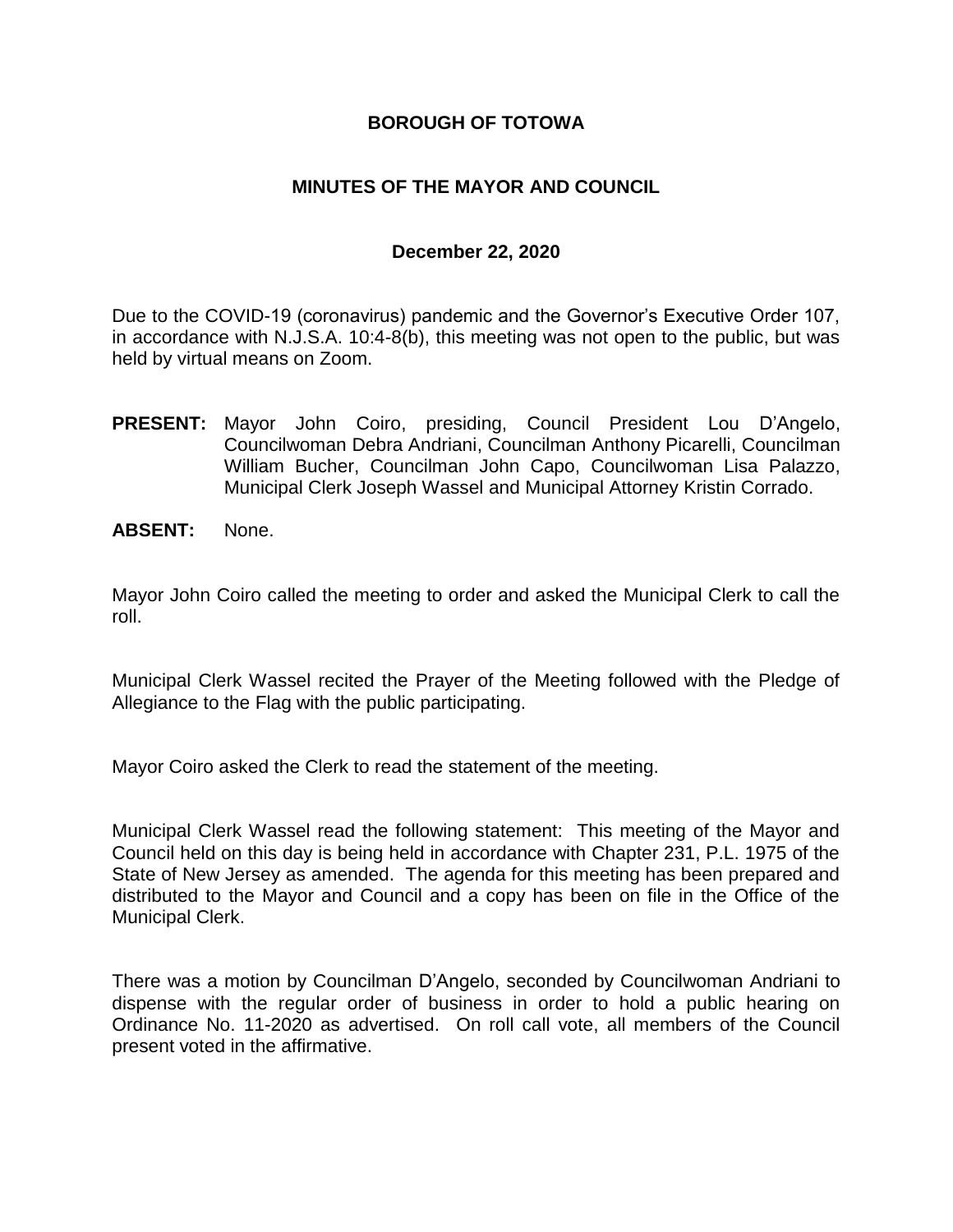Municipal Clerk Wassel announced that Ordinance No. 11-2020 has been advertised for public hearing for Tuesday, December 22, 2020.

Municipal Clerk Wassel read the legal notice and the title of Ordinance No. 11-2020.

There was a motion by Councilman D'Angelo, seconded by Councilwoman Andriani to open the public hearing. On roll call vote, all members of the Council present voted in the affirmative.

Mayor Coiro asked if any citizens watching via Zoom wished to be heard on Ordinance No. 11-2020.

# CITIZENS HEARD:

Mayor Coiro announced that we have not received any emailed questions pertaining to Ordinance No. 11-2020.

There was a motion by Councilman D'Angelo, seconded by Councilwoman Andriani to close the public hearing. On roll call vote, all members of the Council present voted in the affirmative.

Municipal Clerk Wassel read Ordinance No. 11-2020 by title:

# **ORDINANCE NO. 11-2020**

# **AN ORDINANCE TO AMEND THE CODE OF THE BOROUGH OF TOTOWA CHAPTER 407 ENTITLED "WATER", ARTICLE I, "WATER USE", SECTION 25, "CHARGES AND FEES"**

There was a motion by Councilman D'Angelo, seconded by Councilwoman Andriani to adopt Ordinance No. 11-2020 on second and final reading. On roll call vote, all members of the Council present voted in the affirmative.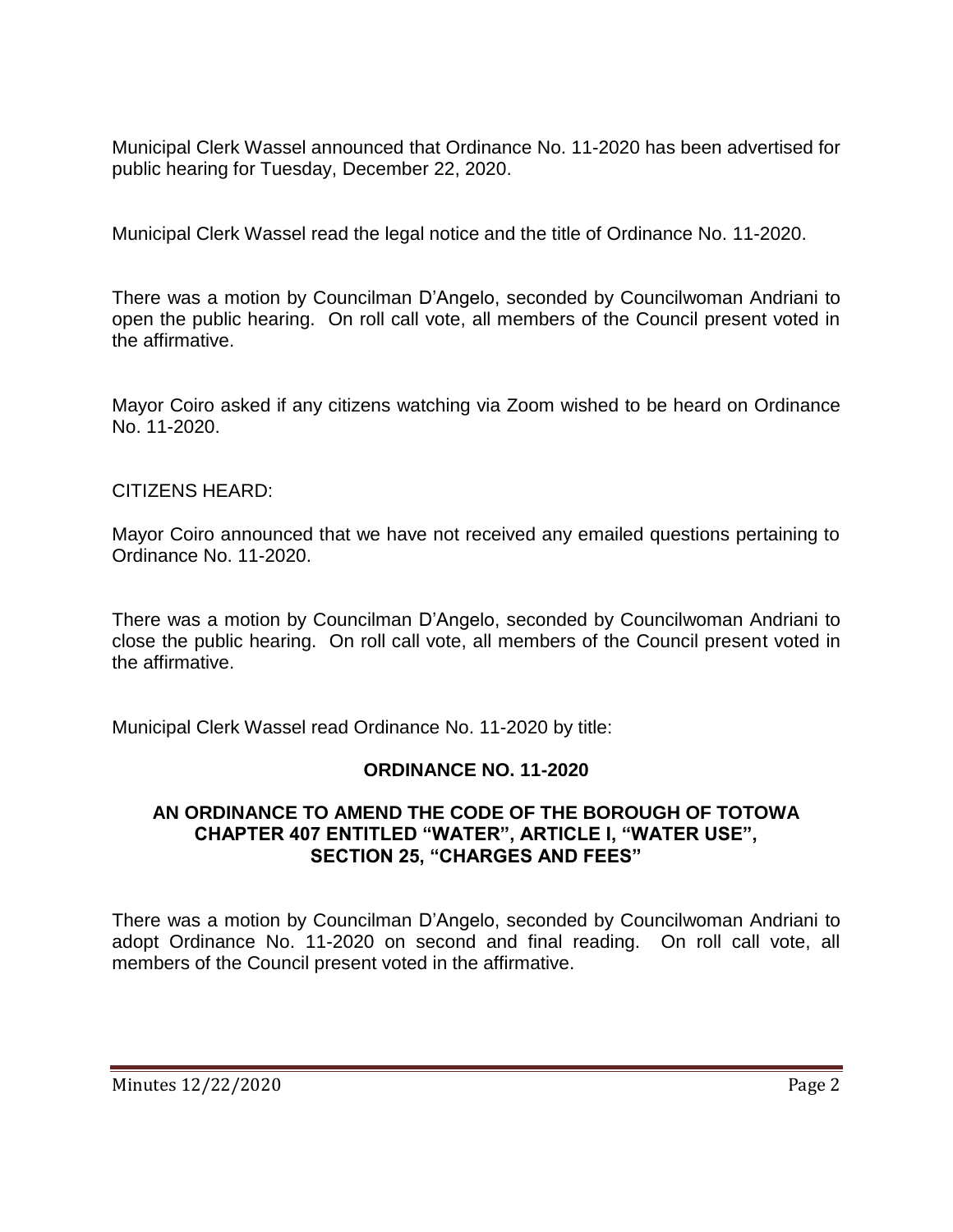There was a motion by Councilman D'Angelo, seconded by Councilwoman Andriani to revert to the regular order of business. On roll call vote, all members of the Council present voted in the affirmative.

Mayor Coiro asked if any members of the Council, the Municipal Clerk or the Municipal Attorney wished to address the Council.

Councilman D'Angelo: Wished everyone a Merry Christmas and a Happy New Year as we put 2020 behind us.

#### CITIZENS HEARD:

There were no citizens who wished to be heard and Mayor Coiro announced that we have not received any emailed questions pertaining to the public portion of the meeting through 7:30 p.m.

There was a motion by Councilman D'Angelo, seconded by Councilwoman Andriani to approve the Minutes of the Mayor and Council for the meeting of December 8, 2020. On roll call vote, all members of the Council present voted in the affirmative.

COMMITTEE ON FINANCE:

There was a motion by Councilman Picarelli, seconded by Councilman D'Angelo to approve Resolution No. 2020-27 for the payment of bills. On roll call vote, all members of the Council present voted in the affirmative.

There was a motion by Councilman Picarelli, seconded by Councilman D'Angelo to adopt the following resolution to effectuate the redemption of Tax Sale Certificate #18000007 for 434 Union Boulevard, Block 103, Lot 10.03. On roll call vote, all members of the Council present voted in the affirmative.

#### RESOLUTION

Tax Sale Certificate Number 18000007 Block 103, Lot 10.03 Property: 434 Union Blvd., Totowa, New Jersey 07512 Owner: William Ng

Minutes 12/22/2020 Page 3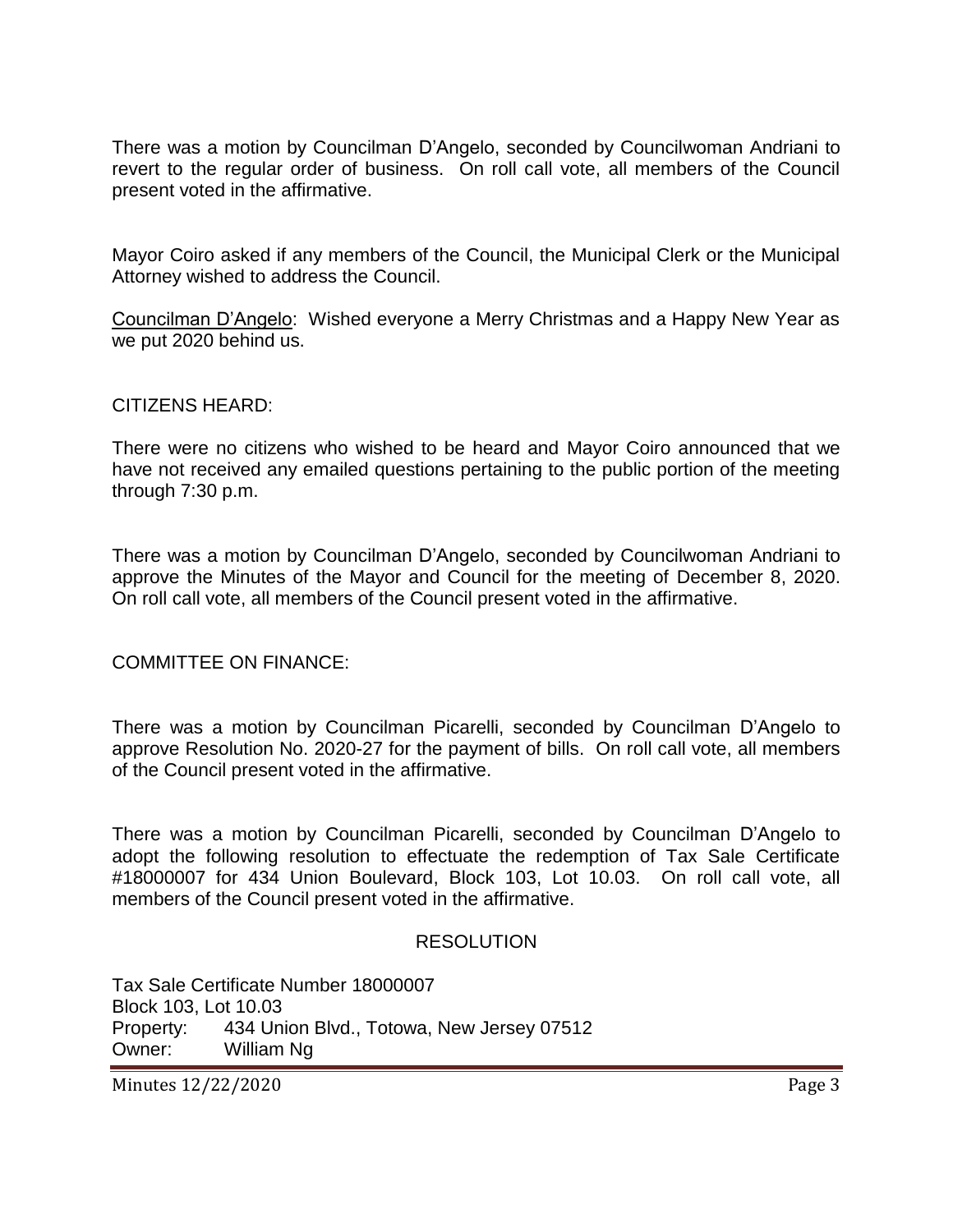WHEREAS, at the Municipal Tax Sale on October 25, 2018, a lien was sold on Block 103, Lot 10.03; and

WHEREAS, this lien known as Tax Sale Certificate Number 18000007, was sold to US Bank Cust for Tower DB VIII for a 18% redemption fee and no premium; and

WHEREAS, William Ng, the owner of the property, has effected redemption of Tax Sale Certificate Number 18000007 in the amount of \$55,228.36 as of July 14, 2020.

NOW, THEREFORE, BE IT RESOLVED, that the Mayor and Council of the Borough of Totowa do hereby authorize the Treasurer to issue a check in the amount of \$55,228.36 payable to US Bank Cust for Tower DB VIII for the redemption of Tax Sale Certificate Number 18000007.

There was a motion by Councilman Picarelli, seconded by Councilman D'Angelo to adopt the following resolution authorizing the Treasurer to issue refunds to various property owners due to overpayment of 4<sup>th</sup> Quarter 2020 taxes. On roll call vote, all members of the Council present voted in the affirmative.

# **RESOLUTION**

WHEREAS, there has been an overpayment of  $4<sup>th</sup>$  quarter 2020 taxes on the property listed below; and

WHEREAS, the taxpayer is entitled to a refund; and

WHEREAS, the chart sets forth the refund as follows:

|              | <b>Block Lot</b> Property Owner | Payable To                                                 | Overpayment |
|--------------|---------------------------------|------------------------------------------------------------|-------------|
| 146.<br>- 27 | 11 Knollwood Rd<br>Carrie Monzo | Carrie Monzo<br>11 Knollwood Rd<br><b>Totowa, NJ 07512</b> | \$1,748.18  |

NOW, THEREFORE, BE IT RESOLVED, that the overpayment shall be refunded to the taxpayer, as stated above, and the Treasurer is authorized to issue separate checks for the refunds, which shall be paid to the stated property or taxing authority.

There was a motion by Councilman Picarelli, seconded by Councilman D'Angelo to approve payment of the 2020 annual contribution to the Totowa Seniors and the Happy Seniors. On roll call vote, all members of the Council present voted in the affirmative.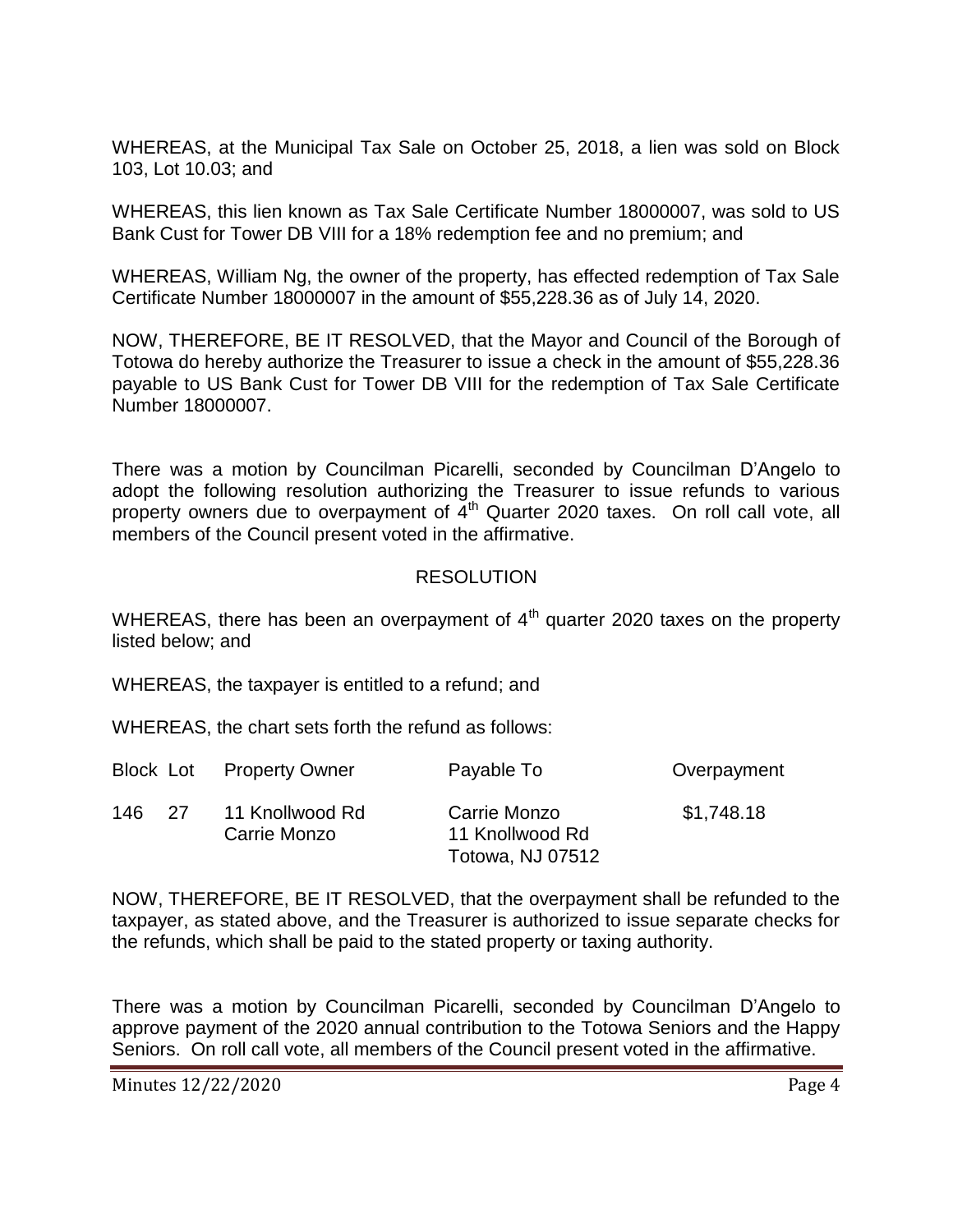There was a motion by Councilman Picarelli, seconded by Councilman D'Angelo to accept the following bids for Collection and Transportation of Recyclable Materials. On roll call vote, all members of the Council present voted in the affirmative.

| Company            | Term            | <b>Amount Bid</b> |
|--------------------|-----------------|-------------------|
| Get-A-Can, Inc.    | One (1) Year    | \$180,000.00      |
| Paterson, NJ 07503 | Three (3) Years | \$504,000.00      |
|                    | Five (5) Years  | \$720,000.00      |

Upon the recommendation of the Committee, there was a motion by Councilman Picarelli, seconded by Councilman D'Angelo to adopt the following resolution to award the contract for Collection and Transportation of Recyclable Materials to the lowest responsible bidder. On roll call vote, all members of the Council present voted in the affirmative.

# RESOLUTION NO. 137-2020

### RESOLUTION AWARDING CONTRACT FOR RECYCLING COLLECTION SERVICES FOR THE BOROUGH OF TOTOWA

WHEREAS, the Mayor and Council of the Borough of Totowa did advertise for receipt of sealed bids for collection and transportation services for residential and municipal recyclable materials in accordance with its specifications entitled "Specifications and Proposal for Collection and Transportation of Recyclable Materials in the Borough of Totowa, County of Passaic, New Jersey 2020"; and

WHEREAS, the Borough of Totowa did receive bids at its Municipal Building on December 16, 2020; and

WHEREAS, the Mayor and Council of the Borough of Totowa on December 22, 2020 did examine all bids for the collection and transportation services called for in the specifications; and

WHEREAS, the lone bid was submitted by Get-A-Can, Inc., 278 Railway Avenue, Paterson, New Jersey 07503 with a bid in the amount of \$180,000.00 for a one year period effective January 1, 2021 through December 31, 2021; and

WHEREAS, the Mayor and Council of the Borough of Totowa have determined that the bid submitted by Get-A-Can, Inc. be accepted as the lowest responsible bid.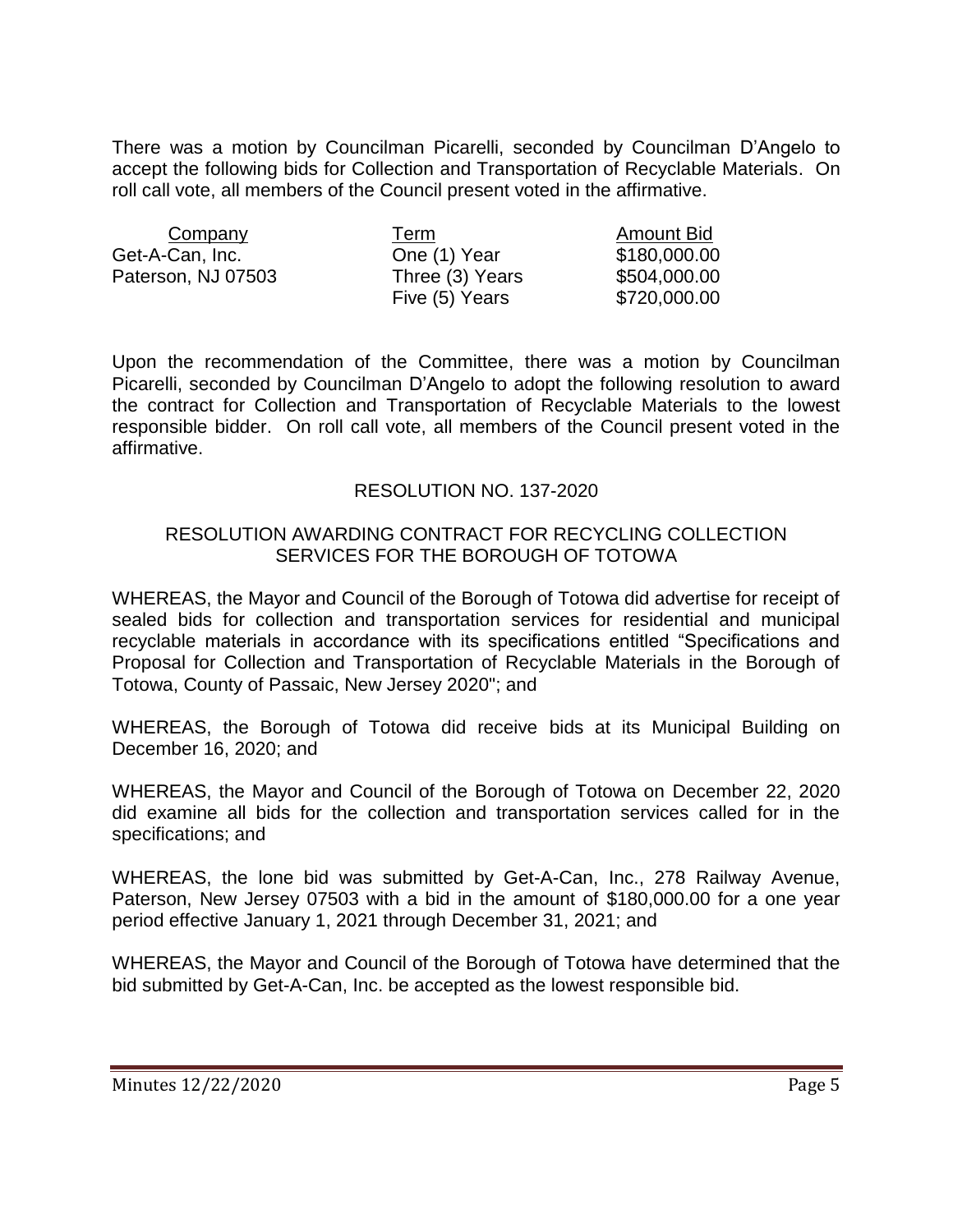NOW, THEREFORE, BE IT RESOLVED, that the Mayor and Council of the Borough of Totowa do hereby accept the bid of Get-A-Can, Inc. the for collection and transportation of residential and municipal recyclable materials for the Borough of Totowa for the sum of \$180,000.00 for the period of January 1, 2021 through December 31, 2021; and

BE IT FURTHER RESOLVED, that the Municipal Council of the Borough of Totowa does hereby authorize the Mayor and Municipal Clerk to execute any and all necessary instruments relating thereto.

There was a motion by Councilman Picarelli, seconded by Councilman D'Angelo to accept the following bids for Collection and Transportation of Vegetative Waste. On roll call vote, all members of the Council present voted in the affirmative.

| Company            | Term            | <b>Amount Bid</b> |
|--------------------|-----------------|-------------------|
| Get-A-Can, Inc.    | One (1) Year    | \$117,000.00      |
| Paterson, NJ 07503 | Three (3) Years | \$327,600.00      |
|                    | Five (5) Years  | \$507,000.00      |

Upon the recommendation of the Committee, there was a motion by Councilman Picarelli, seconded by Councilman D'Angelo to adopt the following resolution to award the contract for Collection and Transportation of Vegetative Waste to the lowest responsible bidder. On roll call vote, all members of the Council present voted in the affirmative.

### RESOLUTION NO. 138-2020

### RESOLUTION AWARDING CONTRACT FOR VEGETATIVE WASTE COLLECTION SERVICES FOR THE BOROUGH OF TOTOWA

WHEREAS, the Mayor and Council of the Borough of Totowa did advertise for receipt of sealed bids for collection and transportation services for residential and municipal recyclable materials in accordance with its specifications entitled "Specifications and Proposal for Collection and Transportation of Vegetative Waste in the Borough of Totowa, County of Passaic, New Jersey 2020"; and

WHEREAS, the Borough of Totowa did receive bids at its Municipal Building on December 16, 2020; and

WHEREAS, the Mayor and Council of the Borough of Totowa on December 22, 2020 did examine all bids for the collection and transportation services called for in the specifications; and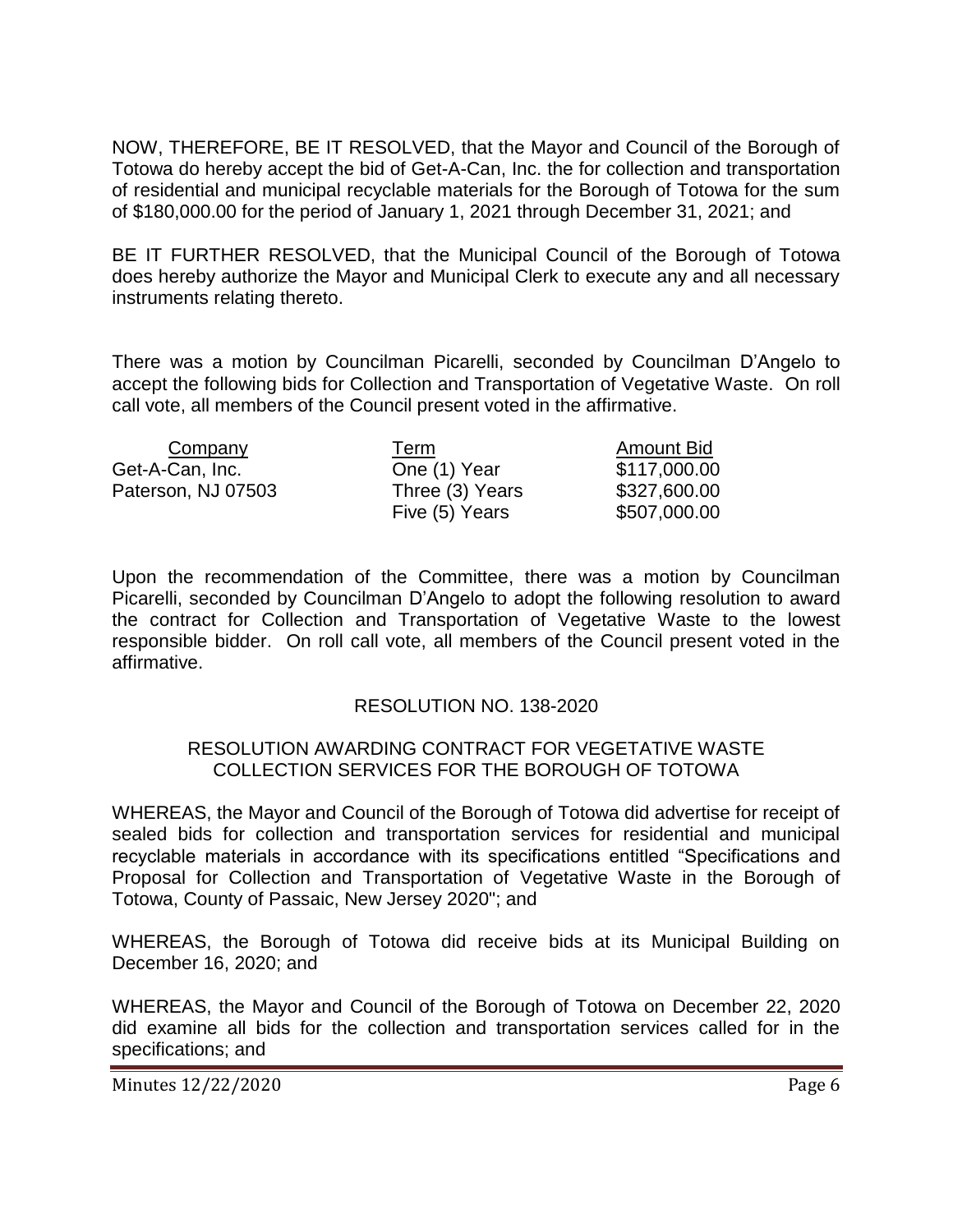WHEREAS, the lone bid was submitted by Get-A-Can, Inc., 278 Railway Avenue, Paterson, New Jersey 07503 with a bid in the amount of \$117,000.00 for a one year period effective January 1, 2021 through December 31, 2021; and

WHEREAS, the Mayor and Council of the Borough of Totowa have determined that the bid submitted by Get-A-Can, Inc. be accepted as the lowest responsible bid.

NOW, THEREFORE, BE IT RESOLVED, that the Mayor and Council of the Borough of Totowa do hereby accept the bid of Get-A-Can, Inc. the for collection and transportation of residential and municipal vegetative waste for the Borough of Totowa for the sum of \$117,000.00 for the period of January 1, 2021 through December 31, 2021; and

BE IT FURTHER RESOLVED, that the Municipal Council of the Borough of Totowa does hereby authorize the Mayor and Municipal Clerk to execute any and all necessary instruments relating thereto.

There was a motion by Councilman Picarelli, seconded by Councilman D'Angelo to adopt the following Resolution Adopting COVID-19 Guidelines For The Borough Of Totowa Municipal Employees. On roll call vote, all members of the Council present voted in the affirmative.

# RESOLUTION NO. 139-2020

# RESOLUTION ADOPTING COVID-19 GUIDELINES FOR THE BOROUGH OF TOTOWA MUNICIPAL EMPLOYEES

WHEREAS, SARS-CoV-2 is the virus that causes Coronavirus Disease 19 ("Covid-19"), a contagious and at times fatal, respiratory disease; and

WHEREAS, on March 9, 2020, New Jersey Governor Phil Murphy issued Executive Order No. 103 declaring a Public Health Emergency and State of Emergency in the State of New Jersey in response to the Covid-19 outbreak; and

WHEREAS, this Public Health Emergency and State of Emergency have been extended and remain in effect; and

WHEREAS, the Mayor and Council of the Borough of Totowa have determined the protection of the health and well-being of the Borough of Totowa municipal employees are a primary concern during this pandemic; and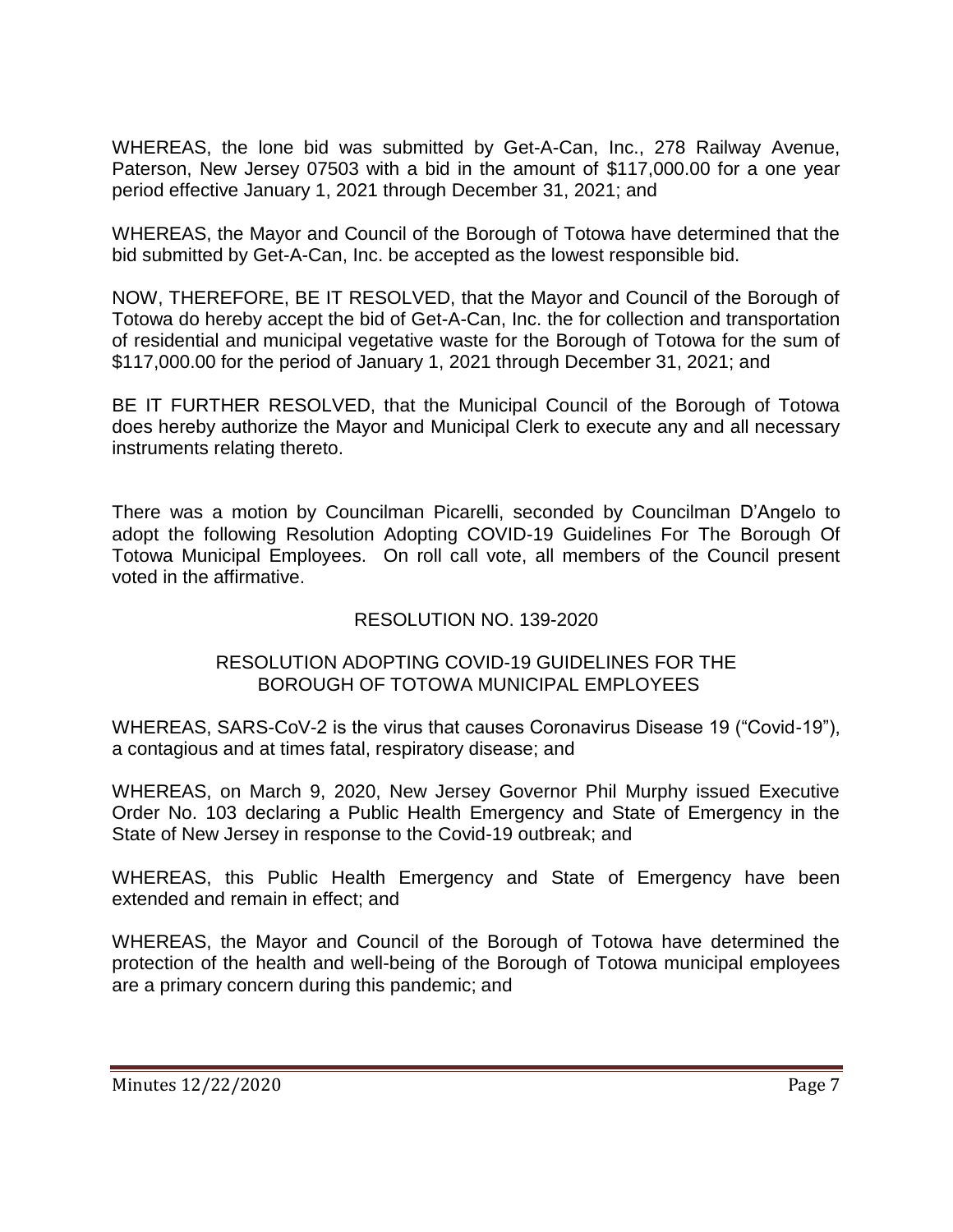WHEREAS, the Mayor and Council of the Borough of Totowa also recognize that they must ensure that the Borough of Totowa continues to provide essential government services to the community; and

WHEREAS, the Mayor and Council of the Borough of Totowa have further determined that there is a need for specific guidelines and procedures to be implemented to ensure that all employees are treated in a consistent manner for the duration of the Covid-19 pandemic and until the Public Health Emergency and State of Emergency has been lifted.

NOW, THEREFORE, BE IT RESOLVED, that the Mayor and Council of the Borough of Totowa do hereby adopt Covid-19 Guidelines for the Borough of Totowa municipal employees.

BE IT FURTHER RESOLVED, that these Covid-19 Guidelines shall apply to all municipal employees and a copy of the Guidelines shall be provided to each employee. In the event there is a conflict between these rules and any collective bargaining agreement, personnel services contract or Federal or State law, the terms and conditions of that contract or law shall prevail. In all other cases, these policies and procedures shall prevail.

BE IT FURTHER RESOLVED, that the Municipal Clerk and all managerial/supervisory personnel are responsible for these Covid-19 Guidelines being followed by their Departments.

COMMITTEE ON PUBLIC SAFETY:

There was a motion by Councilman D'Angelo, seconded by Councilman Capo to adopt the following Resolution Authorizing The Purchase And Delivery Of Two MTS Power Load Stretchers For The First Aid Squad. On roll call vote, all members of the Council present voted in the affirmative.

# RESOLUTION NO. 140-2020

# RESOLUTION AUTHORIZING THE PURCHASE AND DELIVERY OF TWO MTS POWER LOAD STRETCHERS FOR THE FIRST AID SQUAD

WHEREAS, SARS-CoV-2 is the virus that causes Coronavirus Disease 19 ("Covid-19"), a contagious and at times fatal, respiratory disease; and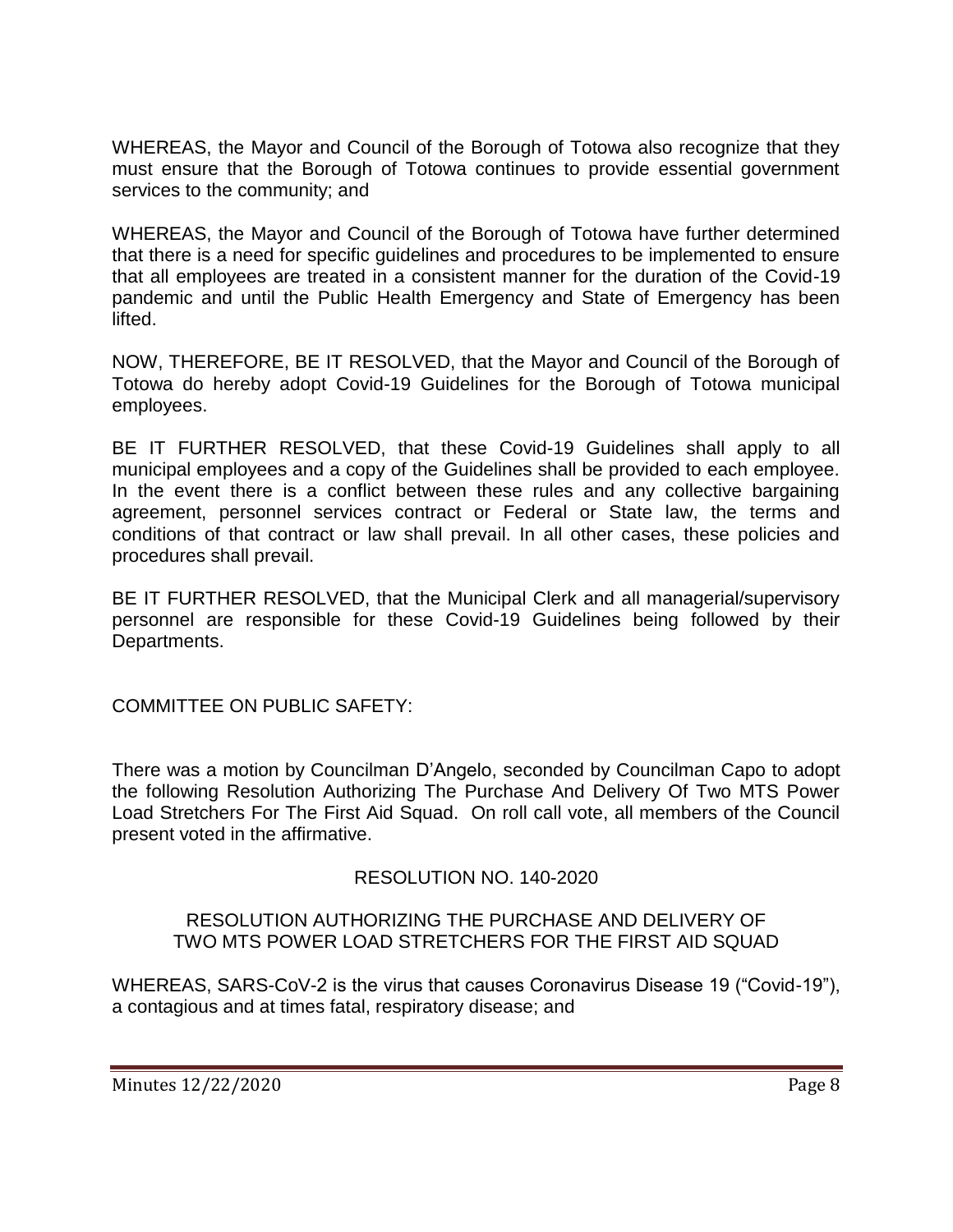WHEREAS, by Executive Order No. 103 dated March 9, 2020, Governor Phil Murphy declared a Public Health Emergency and State of Emergency in the State of New Jersey in response to the Covid-19 outbreak; and

WHEREAS, the Borough of Totowa First Aid Squad is a volunteer organization comprised of professional EMT's and first responders; and

WHEREAS, the Borough of Totowa First Aid Squad Director has advised the Mayor and Council of the Borough of Totowa that Power Load Stretchers will eliminate the need to steer the cot into and out of the ambulance thereby preventing unnecessary exposure to potentially infected Covid-19 patients; and

WHEREAS, the Borough of Totowa First Aid Squad Director has requested the purchase and delivery of two MTS Power Load Stretchers and Power Pro Ambulance Cots which will serve as a protective method to reduce Covid-19 transmission to caregivers; and

WHEREAS, the Mayor and Council of the Borough of Totowa have determined that there is a need for this equipment which will ensure the safety and well-being of our volunteer EMT's and first responders; and

WHEREAS, the Mayor and Council of the Borough of Totowa desire to authorize the purchase and delivery of this equipment for the Borough of Totowa First Aid Squad; and

WHEREAS, Stryker Medical, P.O. Box 93308, Chicago, Illinois 60673-3308 has submitted a proposal dated October 29, 2020 for the purchase and delivery of two MTS Power Load Stretchers and Power Pro Ambulance Cots in the amount of \$89,828.18, a copy of which is on file in the office of the Borough of Totowa Municipal Clerk.

NOW, THEREFORE, BE IT RESOLVED, that the Mayor and Council of the Borough of Totowa do hereby authorize the purchase and delivery of two MTS Power Load Stretchers and Power Pro Ambulance Cots from Stryker Medical in the amount of \$89,828.18.

BE IT FURTHER RESOLVED, that the Mayor and Municipal Council of the Borough of Totowa do hereby authorize the Municipal Clerk and First Aid Squad Director to execute any and all instruments relating thereto.

There was a motion by Councilman D'Angelo, seconded by Councilman Capo to adopt the following Resolution Authorizing The Installation Of Two MTS Power Load Stretchers For The First Aid Squad. On roll call vote, all members of the Council present voted in the affirmative.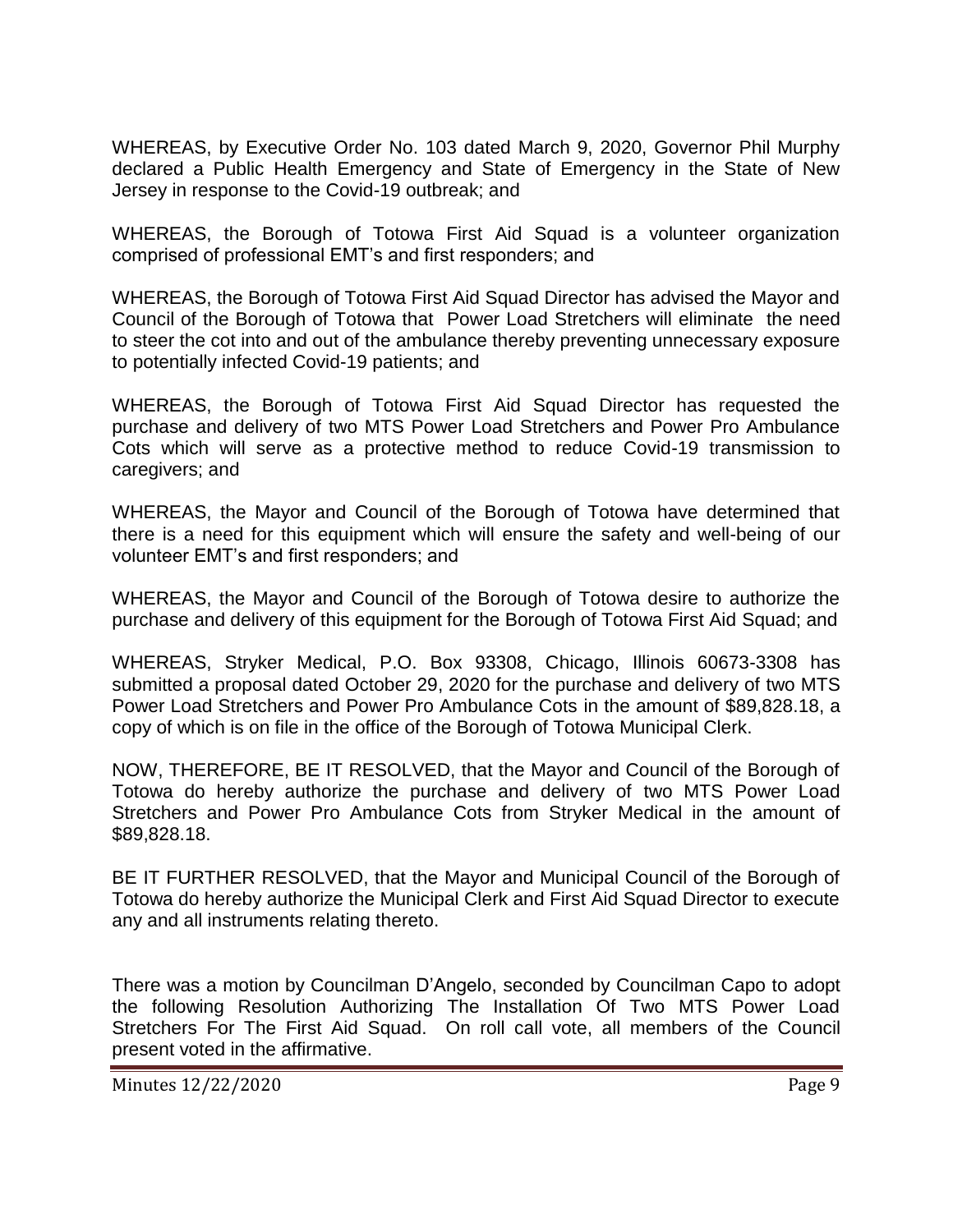# RESOLUTION NO. 141-2020

### RESOLUTION AUTHORIZING THE INSTALLATION OF TWO MTS POWER LOAD STRETCHERS FOR THE FIRST AID SQUAD

WHEREAS, SARS-CoV-2 is the virus that causes Coronavirus Disease 19 ("Covid-19"), a contagious and at times fatal, respiratory disease; and

WHEREAS, by Executive Order No. 103 dated March 9, 2020, Governor Phil Murphy declared a Public Health Emergency and State of Emergency in the State of New Jersey in response to the Covid-19 outbreak; and

WHEREAS, the Borough of Totowa First Aid Squad is a volunteer organization comprised of professional EMT's and first responders; and

WHEREAS, by Resolution No. 140-2020 dated December 22, 2020, the Mayor and Council of the Borough of Totowa authorized the purchase and delivery of two MTS Power Load Stretchers and Power Pro Ambulance Cots from Stryker Medical to minimize patient contact by preventing unnecessary exposure to potentially infected Covid-19 patients; and

WHEREAS, the Mayor and Council of the Borough of Totowa desire to authorize the installation of this equipment for the Borough of Totowa First Aid Squad which will ensure the safety and well-being of our volunteer EMT's and first responders; and

WHEREAS, Defender Emergency Products Sales & Service, 126 South Main Street, Farmingdale, New Jersey 07727 has submitted a proposal dated December 16, 2020 for the installation of two MTS Power Load Stretchers in the Borough of Totowa First Aid Squad ambulances in the amount of \$4,950.00, a copy of which is on file in the office of the Borough of Totowa Municipal Clerk.

NOW, THEREFORE, BE IT RESOLVED, that the Mayor and Council of the Borough of Totowa do hereby authorize the installation two MTS Power Load Stretchers by Defender Emergency Products Sales & Service in the amount of \$4,950.00.

BE IT FURTHER RESOLVED, that the Mayor and Municipal Council of the Borough of Totowa do hereby authorize the Municipal Clerk and First Aid Squad Director to execute any and all instruments relating thereto.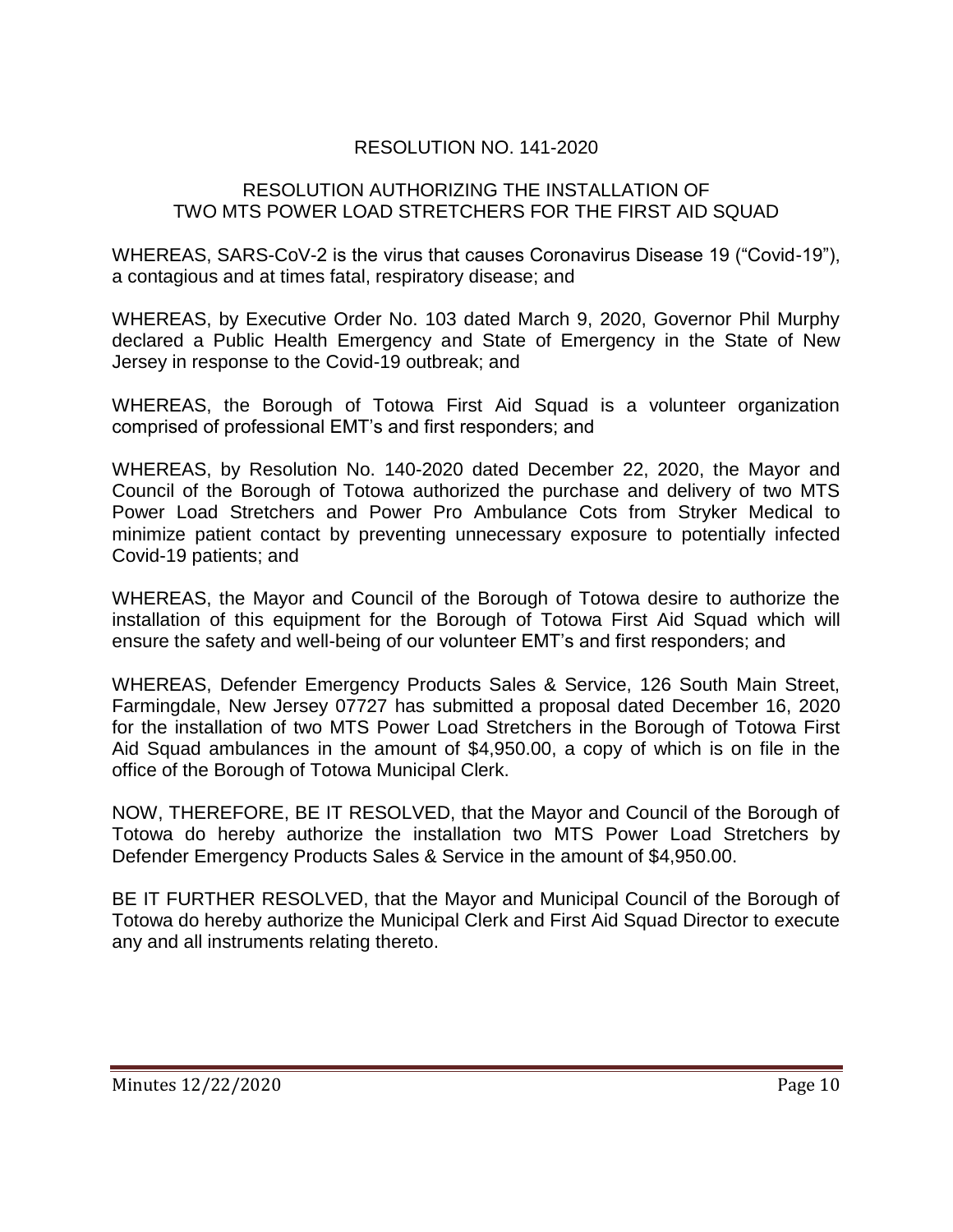There was a motion by Councilman D'Angelo, seconded by Councilman Capo to adopt the following Resolution Authorizing The Purchase And Delivery Of Two Combined Message And Radar Trailers For The Police Department. On roll call vote, all members of the Council present voted in the affirmative.

# RESOLUTION NO. 142-2020

### RESOLUTION AUTHORIZING THE PURCHASE AND DELIVERY OF TWO COMBINED MESSAGE AND RADAR TRAILERS FOR THE BOROUGH OF TOTOWA POLICE DEPARTMENT

WHEREAS, SARS-CoV-2 is the virus that causes Coronavirus Disease 19 ("Covid-19"), a contagious and at times fatal, respiratory disease; and

WHEREAS, by Executive Order No. 103 dated March 9, 2020, Governor Phil Murphy declared a Public Health Emergency and State of Emergency in the State of New Jersey in response to the Covid-19 outbreak; and

WHEREAS, thereafter the Borough of Totowa undertook a hazard assessment and implemented infection control strategies and safe work practices; and

WHEREAS, the Borough of Totowa Police Chief has requested that two new Combined Message and Radar Trailers be purchased for the sharing of Covid-19 information by the Department; and

WHEREAS, the Mayor and Council of the Borough of Totowa have determined that there is a need for these new Message and Radar Trailers which will be used to quickly disseminate important Covid-19 updates to the community; and

WHEREAS, New Jersey State Contract No. 17-FLEET-00776 has been awarded to All Traffic Solutions, Inc., 12950 Worldgate Drive #310, Herndon, Virginia 20170 for the purchase and installation of Combined Message and Radar Trailers; and

WHEREAS, All Traffic Solutions, Inc. has submitted a proposal for the purchase and delivery of two new Combined Message and Radar Trailers in the amount of \$30,211.70, a copy of which is on file in the office of the Borough of Totowa Municipal Clerk; and

WHEREAS, the Mayor and Council of the Borough of Totowa desire to authorize the purchase and delivery of this equipment for the general health, safety and well-being of the Borough of Totowa residents; and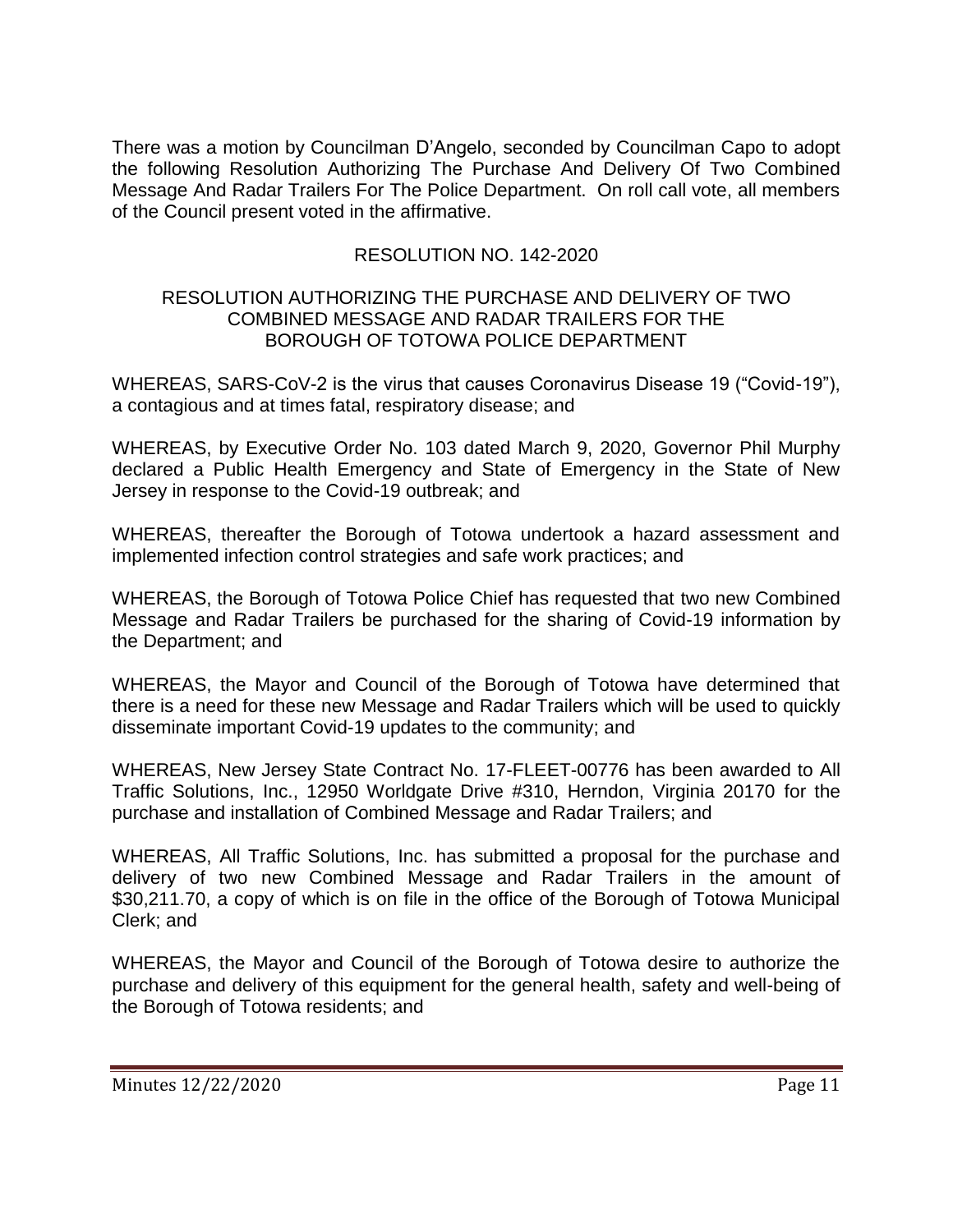WHEREAS, pursuant to the applicable New Jersey State laws, the purchase and delivery of this equipment may be authorized without public bidding.

NOW, THEREFORE, BE IT RESOLVED, that the Mayor and Council of the Borough of Totowa do hereby accept the proposal from All Traffic Solutions, Inc. for the purchase and delivery of two new Combined Message and Radar Trailers for the Borough of Totowa Police Department in the amount of \$30,211.70.

BE IT FURTHER RESOLVED, that the Mayor and Municipal Council of the Borough of Totowa do hereby authorize the Municipal Clerk and Police Chief to execute any and all instruments relating thereto.

There was a motion by Councilman D'Angelo, seconded by Councilman Capo to adopt the following Resolution Authorizing The Purchase And Installation Of Five E-One Active Air Purification Units For The Fire Department. On roll call vote, all members of the Council present voted in the affirmative.

# RESOLUTION NO. 143-2020

### RESOLUTION AUTHORIZING THE PURCHASE AND INSTALLATION OF FIVE E-ONE ACTIVE AIR PURIFICATION UNITS FOR THE FIRE DEPARTMENT

WHEREAS, SARS-CoV-2 is the virus that causes Coronavirus Disease 19 ("Covid-19"), a contagious and at times fatal, respiratory disease; and

WHEREAS, by Executive Order No. 103 dated March 9, 2020, Governor Phil Murphy declared a Public Health Emergency and State of Emergency in the State of New Jersey in response to the Covid-19 outbreak; and

WHEREAS, the Borough of Totowa Fire Department is a volunteer organization comprised of fire fighters and first responders; and

WHEREAS, the Borough of Totowa Fire Chief has advised the Mayor and Council of the Borough of Totowa that Air Purification units will reduce exposure to Covid-19 by killing viruses in the air and on surfaces; and

WHEREAS, the Borough of Totowa Fire Chief has requested the purchase and installation of five E-One Active Air Purification Units which will sanitize air and surfaces thereby reducing Covid-19 exposure for the Department's volunteers; and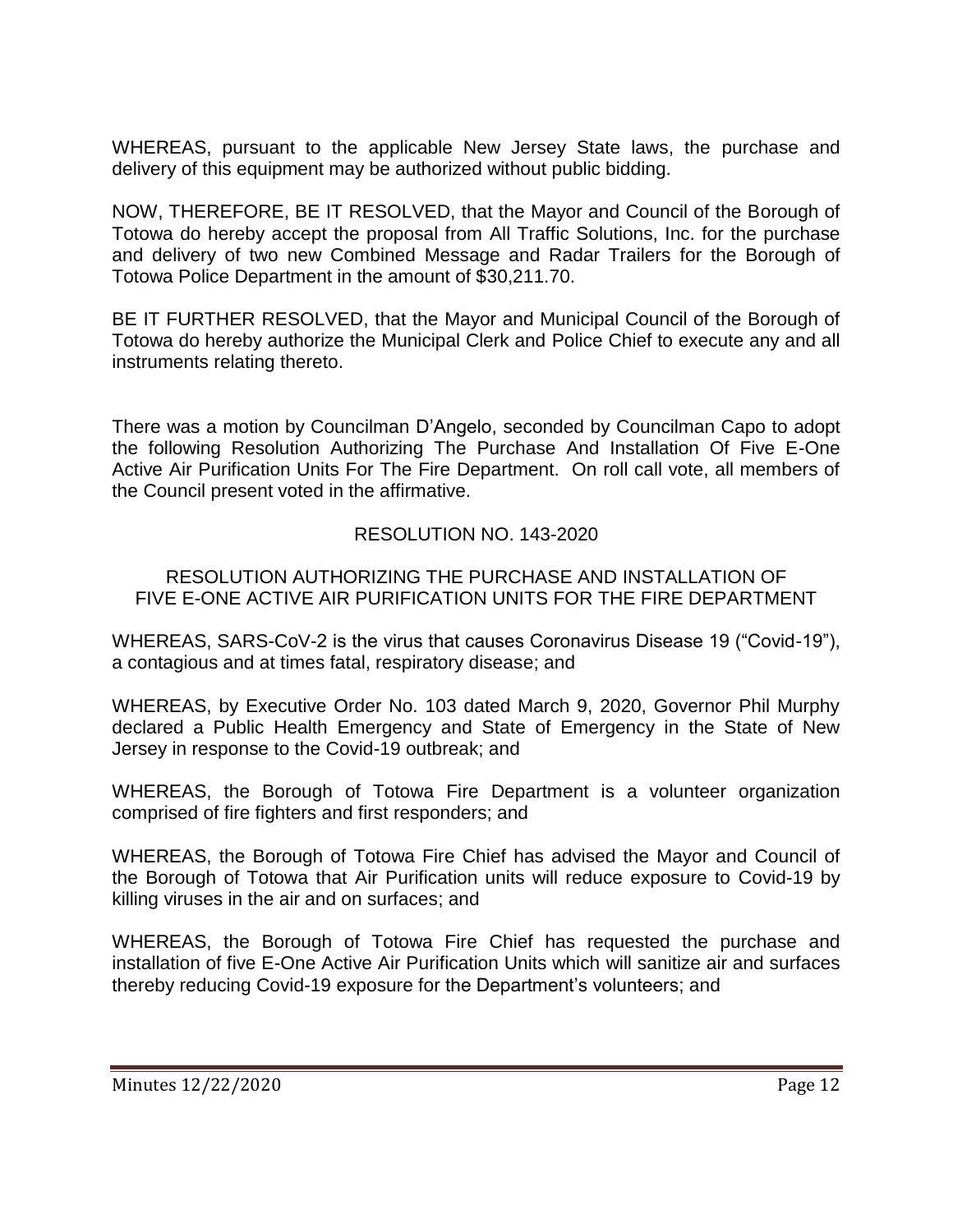WHEREAS, the Mayor and Council of the Borough of Totowa have determined that there is a need for this equipment which will ensure the safety and well-being of our fire fighters and first responders; and

WHEREAS, the Mayor and Council of the Borough of Totowa desire to authorize the purchase and installation of this equipment for the Borough of Totowa Fire Department; and

WHEREAS, Absolute Fire Protection Co., Inc., 2800 Hamilton Boulevard, South Plainfield, New Jersey 07080 has submitted a proposal dated November 5, 2020 for the purchase and installation of five E-One Active Air Purification Units in the amount of \$10,650.00, a copy of which is on file in the office of the Borough of Totowa Municipal Clerk.

NOW, THEREFORE, BE IT RESOLVED, that the Mayor and Council of the Borough of Totowa do hereby authorize the purchase and installation of five E-One Air Purification Units from Absolute Fire Protection Co., Inc. in the amount of \$10,650.00.

BE IT FURTHER RESOLVED, that the Mayor and Municipal Council of the Borough of Totowa do hereby authorize the Municipal Clerk and Fire Chief to execute any and all instruments relating thereto.

COMMITTEE ON PUBLIC WORKS:

There was a motion by Councilman Bucher, seconded by Councilwoman Palazzo to adopt the following Resolution Authorizing The Milling And Paving Of The Entrance Into The Department Of Public Works Yard. On roll call vote, all members of the Council present voted in the affirmative.

# RESOLUTION NO. 144-2020

# RESOLUTION AUTHORIZING THE MILLING AND PAVING OF THE ENTRANCE INTO THE DEPARTMENT OF PUBLIC WORKS YARD

WHEREAS, the Superintendent of the Borough of Totowa Department of Public Works ("DPW") has recommended that the entrance into the DPW yard be milled and paved; and

WHEREAS, the Mayor and Council of the Borough of Totowa recognize the need for a smooth paved entryway into the DPW yard for the protection and safety of the DPW staff and the members of the community that utilize the DPW Facility; and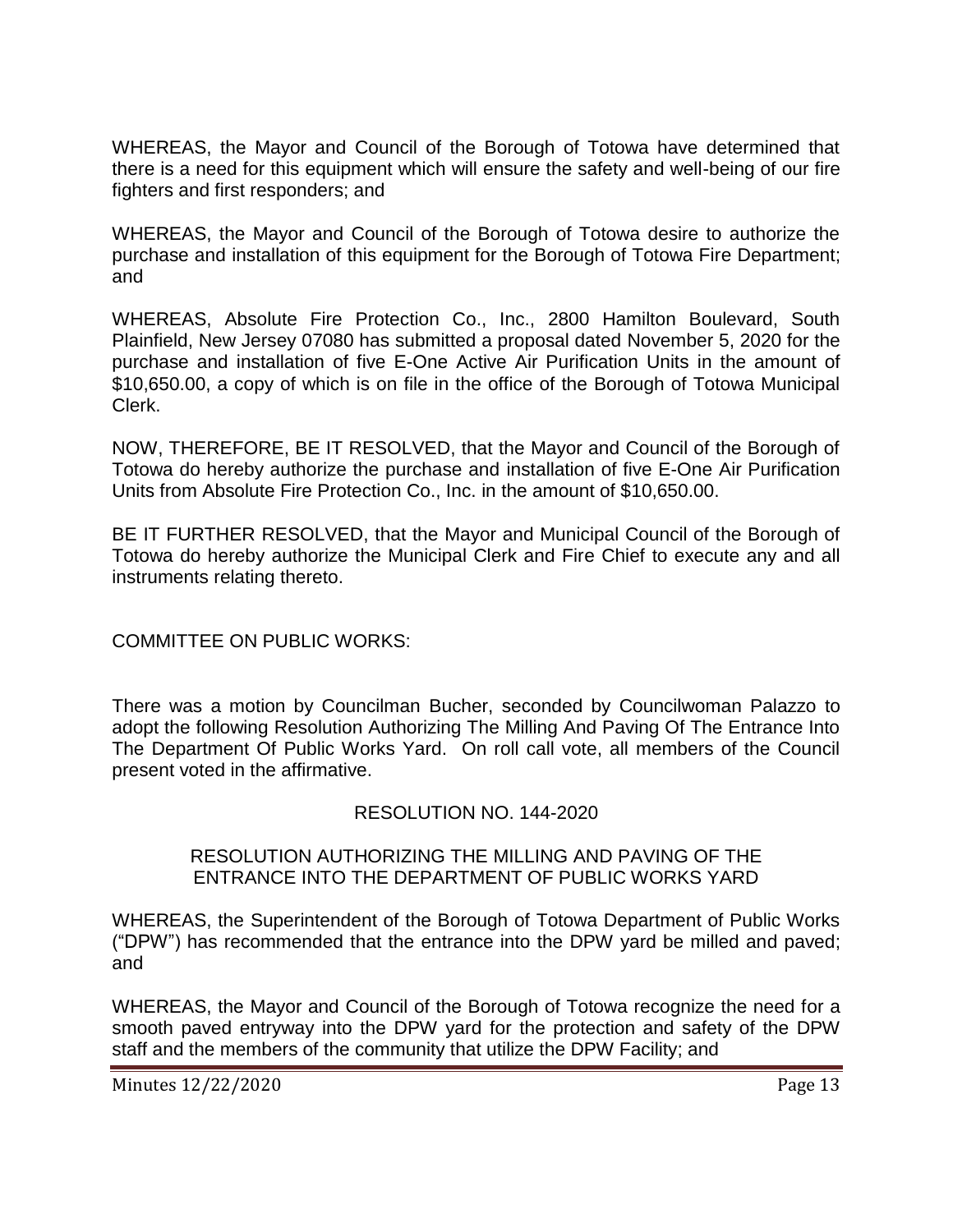WHEREAS, the Mayor and Council of the Borough of Totowa desire to authorize the milling and paving of the roadway entrance into the DPW yard; and

WHEREAS, the Borough of Totowa DPW Superintendent solicited quotes for the milling and paving of the entrance into the DPW yard; and

WHEREAS, Alvino Asphalt, LLC, 19 Battle Ridge Trail, Totowa, New Jersey 07512 has submitted a proposal for the milling and paving of the entrance into the DPW yard for a fee not to exceed the sum of \$6,700.00, a copy of which is on file in the office of the Borough of Totowa Municipal Clerk; and

WHEREAS, pursuant to the applicable New Jersey State laws, the authorization of this service will not exceed the public bidding threshold and may be authorized without public bidding.

NOW, THEREFORE, BE IT RESOLVED, that the Mayor and Council of the Borough of Totowa do hereby authorize Alvino Asphalt, LLC to mill and pave the entrance into the Borough of Totowa DPW yard and provide all related services as set forth in their proposal for a fee not to exceed the sum of \$6,700.00,

BE IT FURTHER RESOLVED, that the Mayor and Council of the Borough of Totowa do hereby authorize the Municipal Clerk to execute any and all necessary instruments relating thereto.

COMMITTEE ON ENGINEERING & PUBLIC PROPERTY:

There was a motion by Councilman Capo, seconded by Councilwoman Andriani to adopt the following resolution authorizing the Mayor to execute the NJDEP TWA-1 and Statements of Consent—Form WQM-003 on behalf of the Borough of Totowa for the William Place Pump Station, Block 26, Lot 17. On roll call vote, all members of the Council present voted in the affirmative.

# RESOLUTION NO. 145-2020

WHEREAS, the Mayor and Council of the Borough of Totowa has determined that the existing William Place Pump Station, 72 William Place, Totowa, New Jersey 07512, Block No. 26, Lot No. 17, is in need of an upgrade; and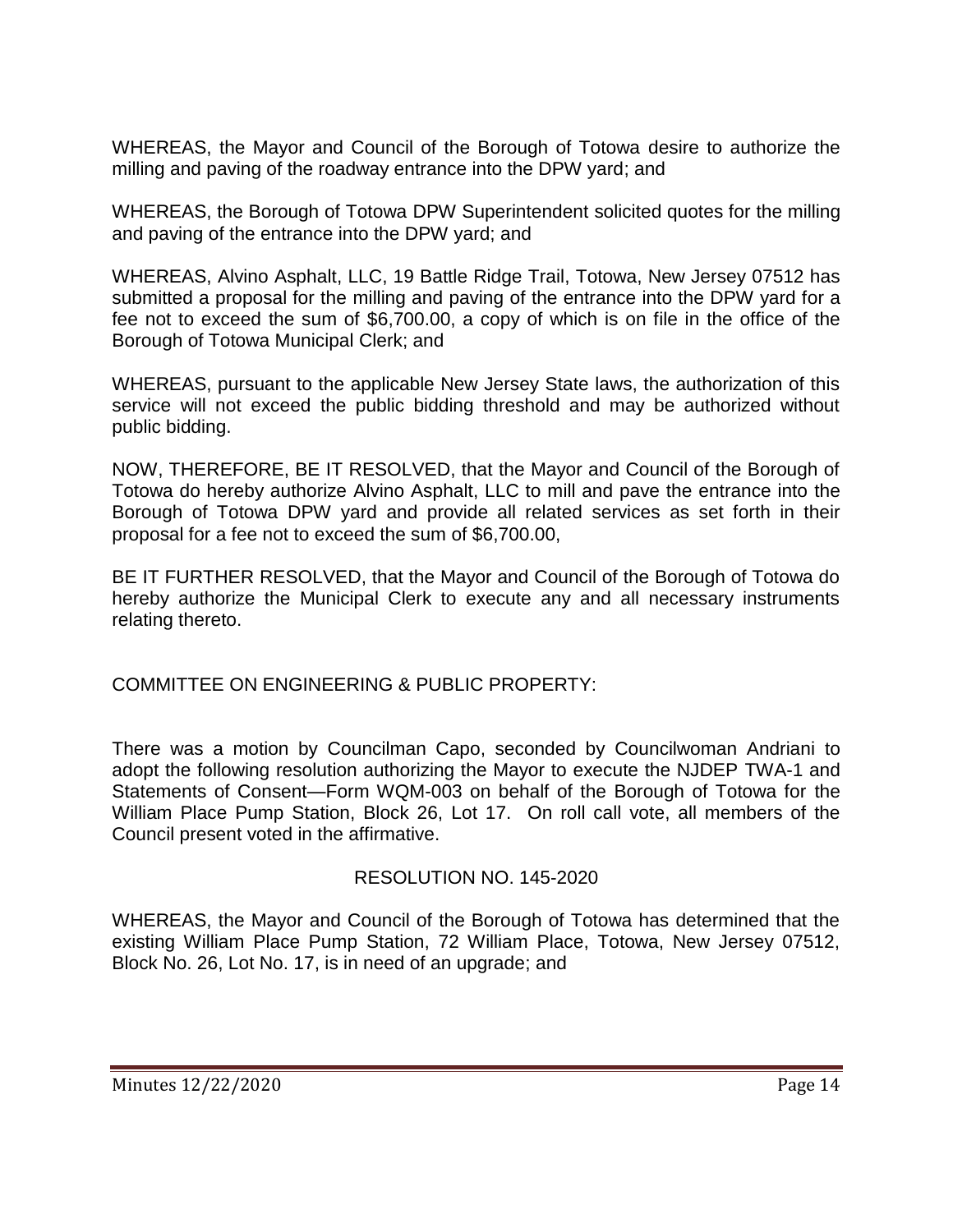WHEREAS, the proposed project will upgrade the existing pump station to meet present and future flow requirements and will include three (3) new raw sewage pumps with VFD's, a new HVAC system, a new generator, a new above ground fuel storage tank, a new roof and new room divisions within the pump station; and

WHEREAS, Borough of Totowa is required to apply to the New Jersey Department of Environmental Protection (NJDEP) for a Treatment Works Approval (TWA) for the proposed project; and

WHEREAS, the Treatment Works Approval (TWA) permit application has been reviewed and approved by the Borough Engineer.

NOW, THEREFORE, BE IT RESOLVED, by the Municipal Council of the Borough of Totowa, County of Passaic, State of New Jersey that the Mayor of the Borough of Totowa be and is hereby authorized to execute the NJDEP TWA-1 Form and Statements of Consent – Form WQM-003 on behalf of the Borough of Totowa.

COMMITTEE ON LIAISON & INSPECTION:

There was a motion by Councilwoman Andriani, seconded by Councilman Bucher to adopt the following Resolution Authorizing A Second Grant Agreement Between The Borough of Totowa And The County Of Passaic For Funding Associated With The Coronavirus Aid, Relief And Economic Security Act ("CARES Act"). On roll call vote, all members of the Council present voted in the affirmative.

### RESOLUTION NO. 146-2020

### RESOLUTION AUTHORIZING A SECOND GRANT AGREEMENT BETWEEN THE BOROUGH OF TOTOWA AND THE COUNTY OF PASSAIC FOR FUNDING ASSOCIATED WITH THE CORONAVIRUS AID, RELIEF AND ECONOMIC SECURITY ACT ("CARES ACT")

WHEREAS, SARS-CoV-2 is the virus that causes Coronavirus Disease 19 ("Covid-19"), a contagious and at times fatal, respiratory disease; and

WHEREAS, on March 9, 2020, New Jersey Governor Phil Murphy issued Executive Order No. 103 declaring a Public Health Emergency and State of Emergency in the State of New Jersey in response to the Covid-19 outbreak; and

WHEREAS, on March 27, 2020, the Coronavirus Aid, Relief, and Economic Security Act (―CARES Act‖) was enacted; and

Minutes 12/22/2020 Page 15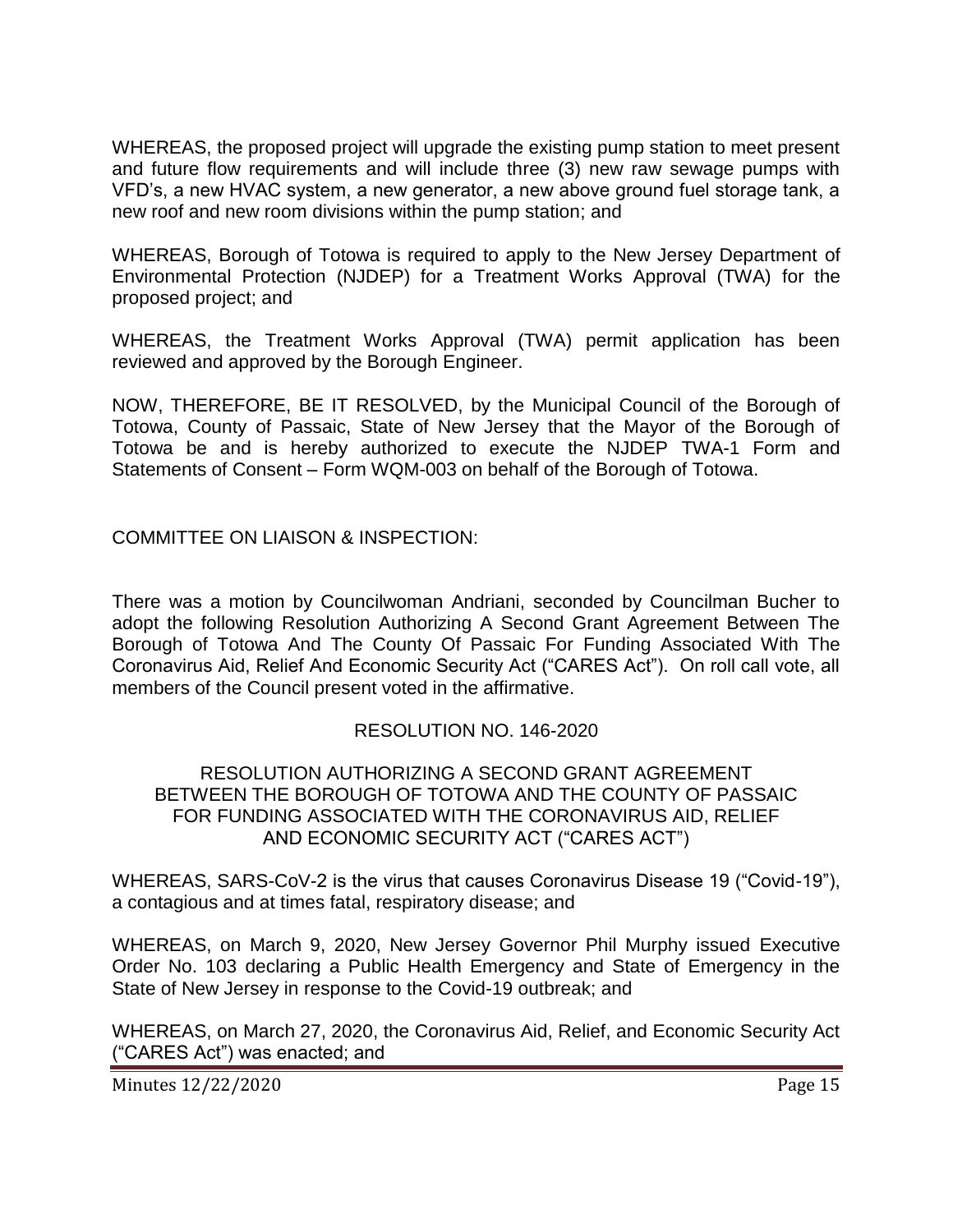WHEREAS, the CARES Act established the Coronavirus Relief Fund (the "Fund") and appropriated \$150 billion to be used to make payments for specified uses to States, certain local governments, the District of Columbia, United States Territories and Tribal governments; and

WHEREAS, the County of Passaic was appropriated \$87,564,767.20 from the Fund to be used for expenditures incurred due to the public health emergency with respect to COVID-19, and were not accounted for in the budget most recently approved as of March 27, 2020, and were incurred during the period that begins March 1, 2020 and ends on December 30, 2020; and

WHEREAS, the Passaic County Board of Chosen Freeholders (the "Board") appropriated a portion of the Fund received by Passaic County to its 16 municipalities, based on population, as part of a grant to offset eligible expenses in responding to the Public Health Emergency; and

WHEREAS, on May 19, 2020, the Board approved Resolution No. R20200384 authorizing \$29,246,632.00 in reimbursable CARES Act grants to the Passaic County municipalities; and

WHEREAS, by Resolution No. 70-2020 dated May 26, 2020, the Mayor and Council of the Borough of Totowa authorized the Borough of Totowa to enter into a Grant Agreement with the County of Passaic for a CARES Act Grant in the amount of \$630,415.00; and

WHEREAS, the Board is now allocating a Second Round of reimbursable CARES Act grants to Passaic County Municipalities; and

WHEREAS, the Borough of Totowa is being appropriated \$203,300.00 by the Board from the Fund, to be distributed by way of reimbursement and subject to certain terms and conditions as set forth in the Grant Agreement; and

WHEREAS, the Mayor and Council of the Borough of Totowa desire to enter into a Second Grant Agreement with the County of Passaic for funding associated with the CARES Act.

NOW, THEREFORE, BE IT RESOLVED, that the Mayor and Council of the Borough of Totowa do hereby authorize the Borough of Totowa to enter into a Second Grant Agreement with the County of Passaic for funding associated with the CARES Act.

BE IT FURTHER RESOLVED, that the Municipal Council of the Borough of Totowa does hereby authorize the Mayor and Municipal Clerk to execute any and all necessary instruments related thereto.